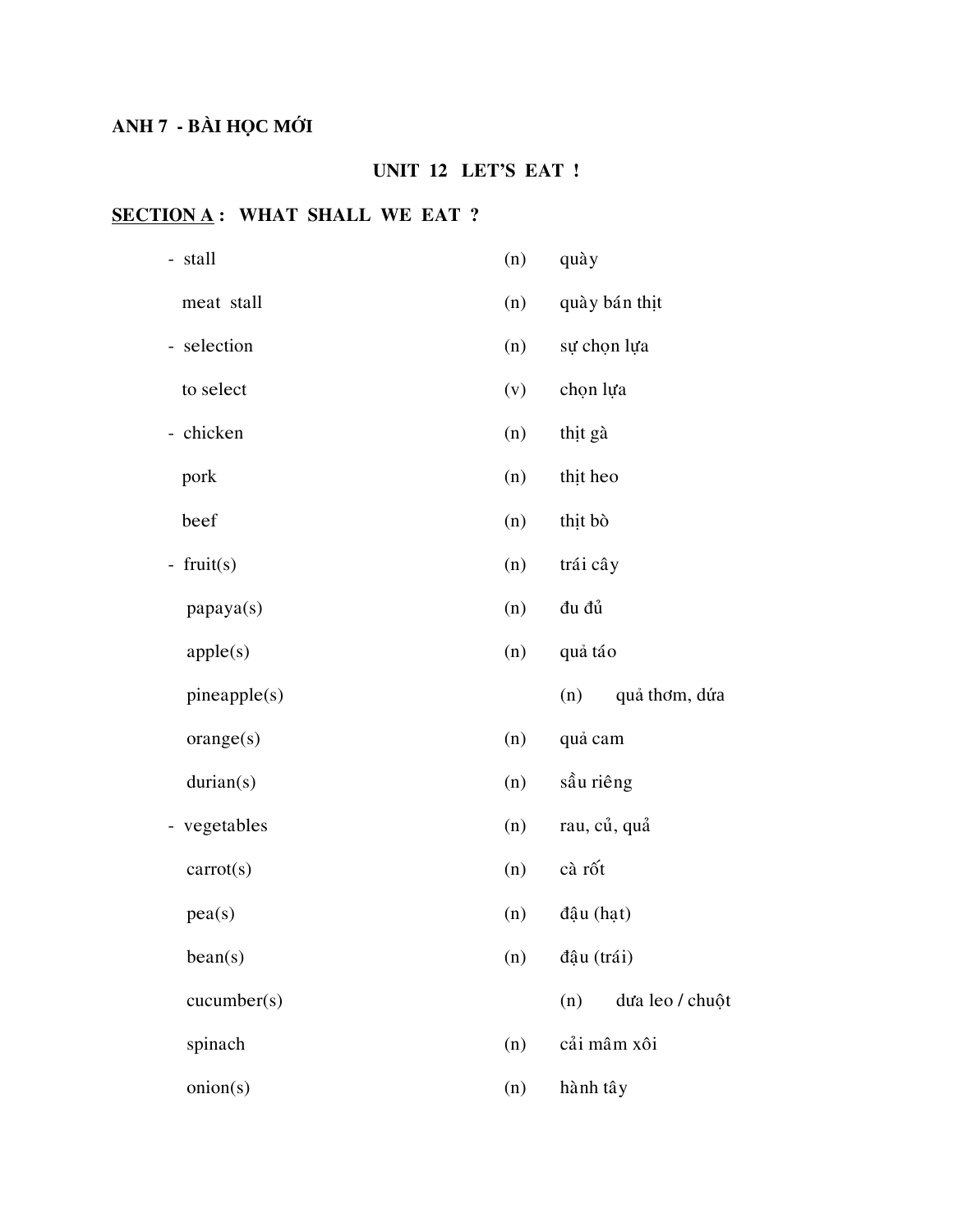| pepper                             | (n) | tiêu, ớt                                     |
|------------------------------------|-----|----------------------------------------------|
| green pepper                       | (n) | ớt xanh / Đà Lạt                             |
| - oil                              | (n) | dầu                                          |
| vegetable oil                      | (n) | dầu thực vật                                 |
| - to cook                          | (v) | nấu                                          |
| - to boil                          | (v) | luộc, đun sôi                                |
| to fry                             | (v) | chiên                                        |
| to stir-fry                        | (v) | xào                                          |
| stir-fry                           | (n) | món xào                                      |
| to grill                           | (v) | nướng                                        |
| to steam                           | (v) | hấp                                          |
| to roast                           | (v) | quay                                         |
| - to cut                           |     | cắt<br>(v)                                   |
| - to slice                         | (v) | cắt lát                                      |
| - to heat                          | (v) | đun nóng                                     |
| - to add                           | (v) | thêm vào                                     |
| - to taste                         | (v) | có vị, nếm                                   |
| set (the table)<br>- to set<br>set |     | $\text{d}{\text{o}}{\text{n}}$ bàn ăn<br>(v) |
| - to sit<br>sat<br>sat             | (v) | ngồi                                         |
| - salt                             | (n) | muối                                         |
| salty                              | (a) | mặn                                          |
| sugar                              |     | đường<br>(n)                                 |
| sweet                              |     | (a)<br>ngọt                                  |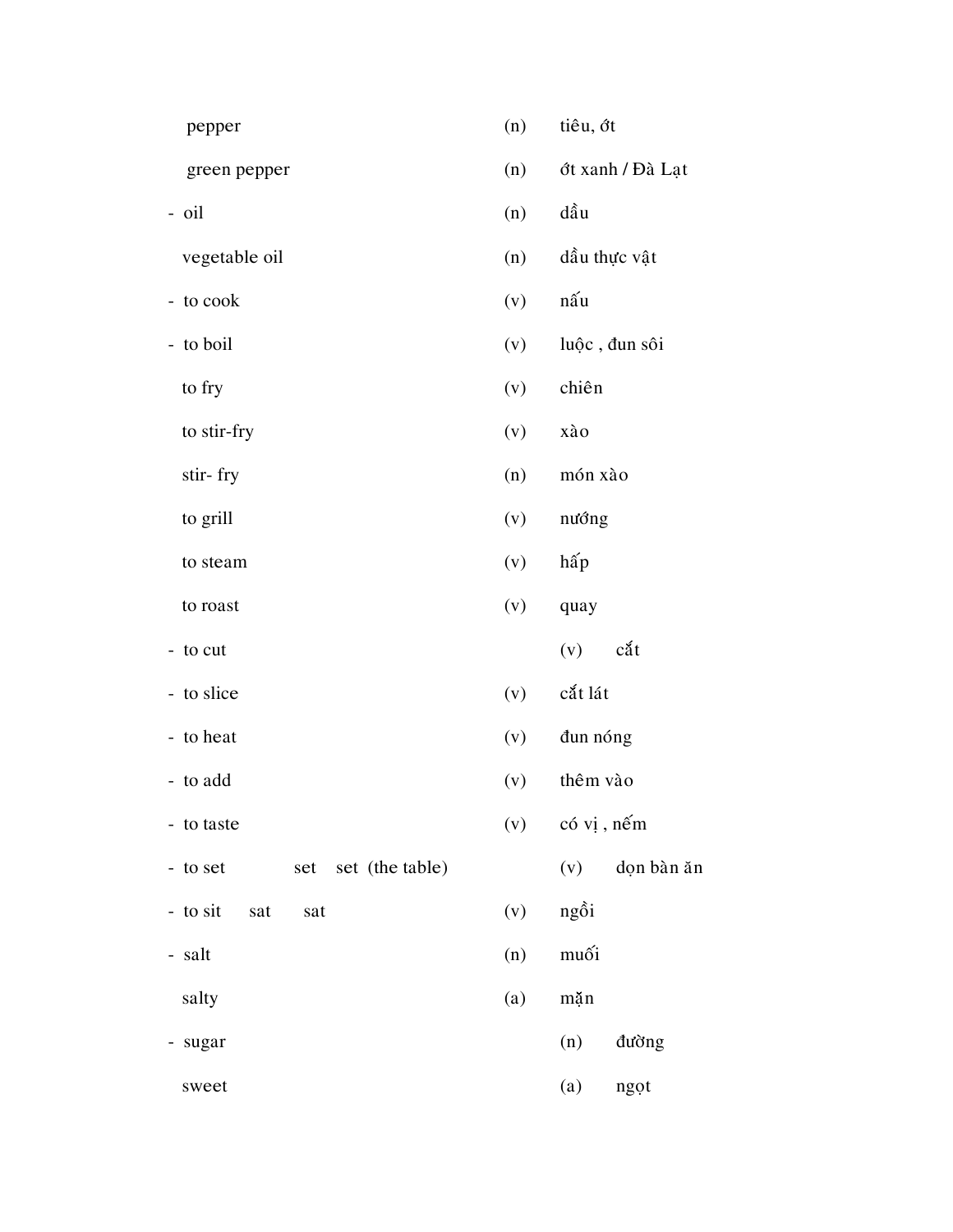| - soy sauce                     | (n) | xì dầu, nước tương            |
|---------------------------------|-----|-------------------------------|
| fish sauce                      | (n) | nước mắm                      |
| $-bowl(s)$                      | (n) | chén                          |
| - $plate(s)$                    | (n) | dĩa                           |
| - $spoon(s)$                    | (n) | muỗng                         |
| teaspoon                        | (n) | muỗng cà phê                  |
| - chopstick(s)                  | (n) | đũa                           |
| - glass(es)                     | (n) | ly                            |
| - dish                          | (n) | món ăn                        |
| - recipe                        | (n) | công thức làm món ăn          |
| - instruction                   | (n) | lời hướng dẫn                 |
| to instruct                     | (v) | hướng dẫn                     |
| - pan                           | (n) | cái xoong, cái nồi, cái chảo  |
| - cucumber salad with onions    | (n) | món dưa leo trộn với hành tây |
| - ripe<br>green<br>$\pmb{\neq}$ | (a) | chín<br>còn xanh<br>$\neq$    |
| - wide<br>$\neq$<br>narrow      | (a) | rộng<br>hep<br>≠              |
|                                 |     |                               |

**\*** Remember **:**

**1/ So + V + S : Cũng vậy/ Cũng thế** 

## $= S + V$ , <u>too</u>

Ex : a/ I am hungry.

 $\rightarrow$  **So** is he

Hay He is , **too.**

b/ Lan studies well.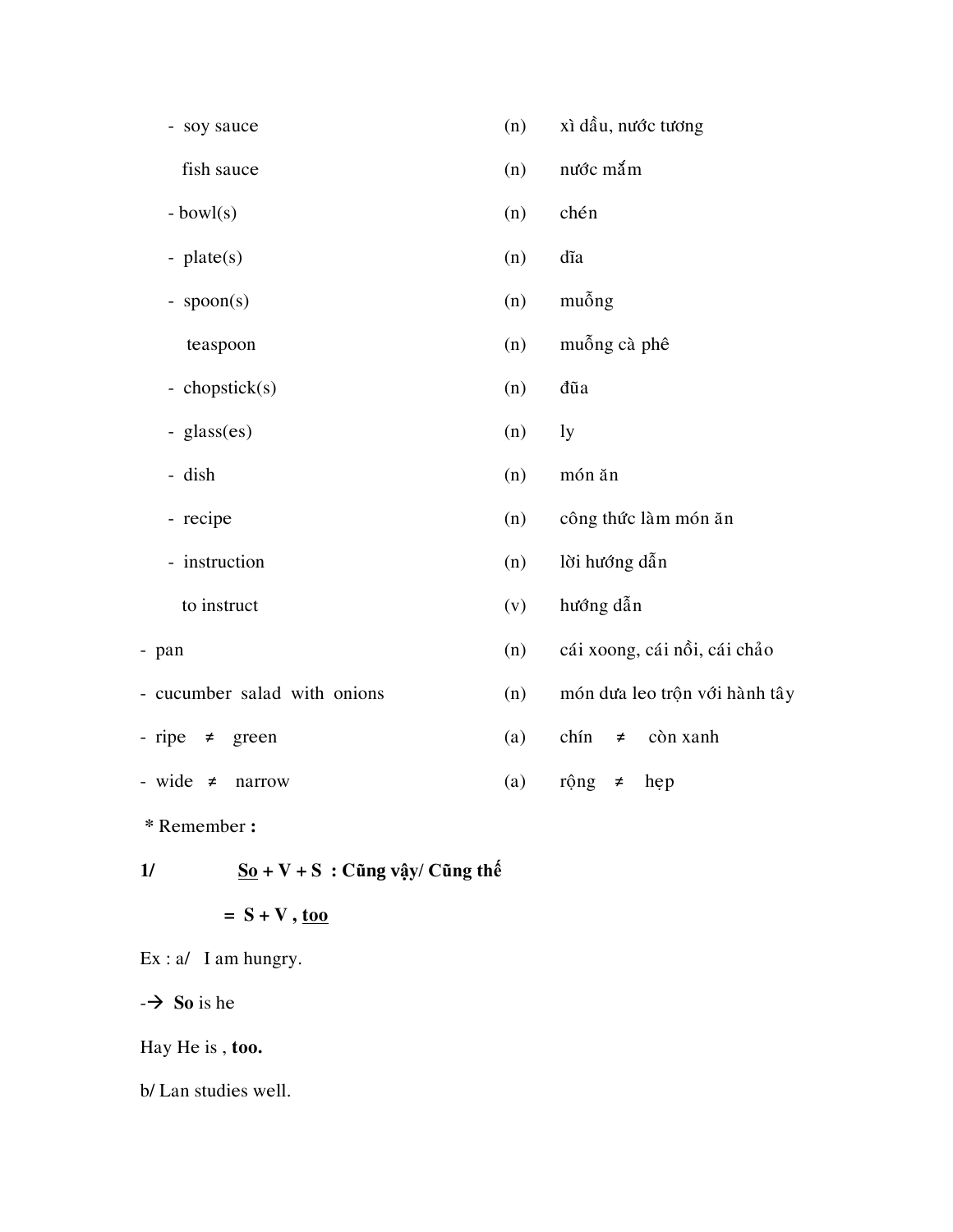- **So** does Minh.

hay Minh does**, too.**

## **Notes : So/ Too dùng trong câu khẳng định**

2/ **Neither** +  $V$  + S **: Cũng không** 

= S + V+ **NOT , either**.

Ex : a/ She isn't fat.

→ **Neither** am I.

hay I amnot, **either.**

**Notes: Neither/ Either dùng trong câu phủ định.**

#### **SECTION B : OUR FOOD**

- 
- 
- 
- $-$  probably = perhaps (adv) có l $\tilde{e}$
- to be good **for** s.o (v) toát **cho** ai
	-
- 

 $-$  to make  $+$  s.o  $+$  **adj** (v) làm cho ai ....

- terrible (a) khung khiếp, kinh khung
- stomachache (n) đau bung, đau bao tử
- soup (n) canh
	-
	-
	- to be good **at** s.t (v) giồi **về** cái gì
- $-\text{careful}$  (a)  $\hat{\text{can}}$  thân
	- carefully (adv) 1 cách cẩn thận
- $-$  dirt (n) bui ba $\hat{a}$ n, đất
	- $\frac{divty}{dx}$  (a) do,  $b\hat{a}n$ , không sach
		-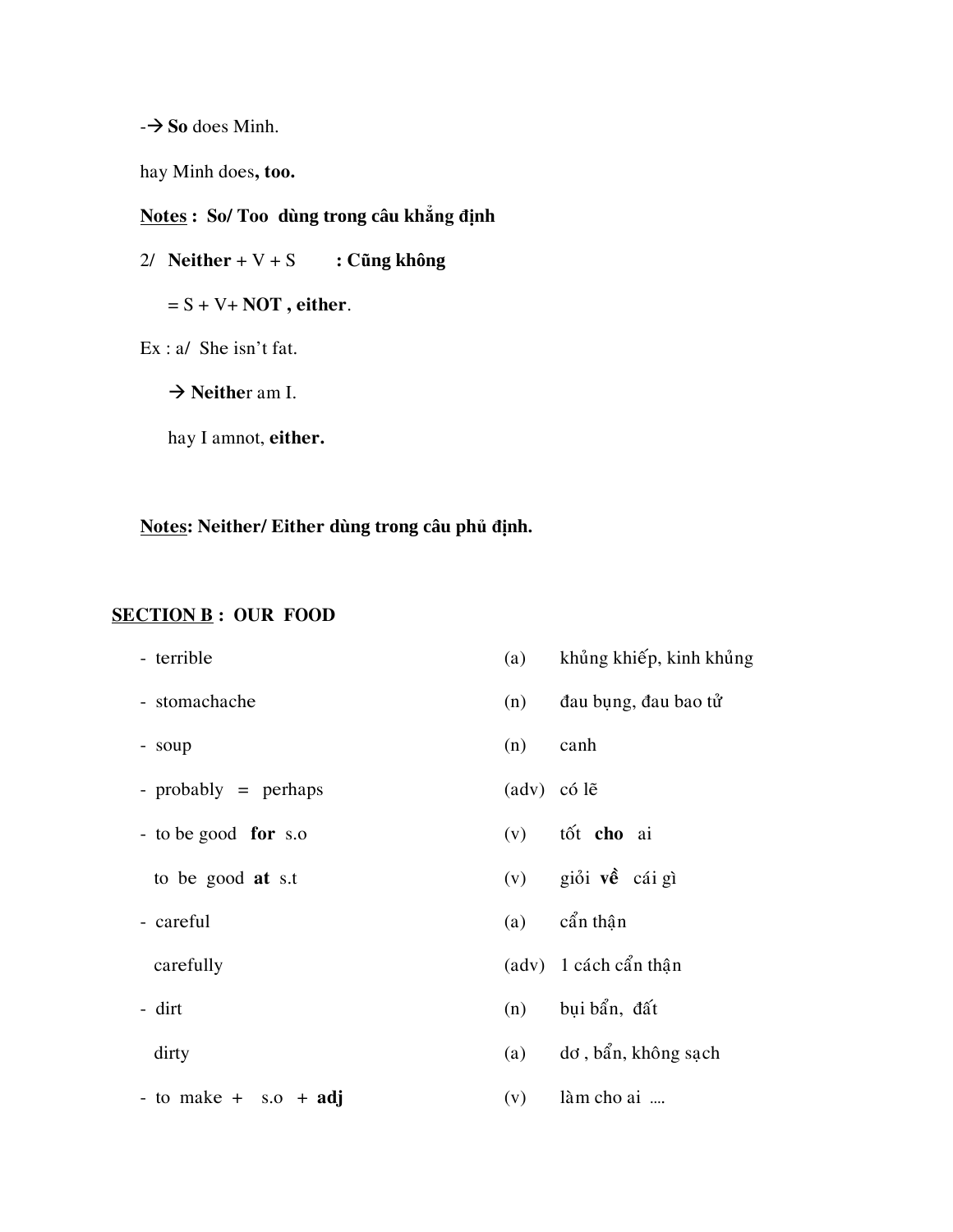Ex. : That dirt can make you sick

- 
- 
- 
- 
- 
- 
- 

 $sugary = sweet$  (a) ngot

- 
- 
- 
- 
- 

luyện cơ thể

sữa chua)

- diet (n) chế độ ăn uống, chế độ ăn kiêng
- balance (n) sự thăng bằng
	- balanced (a) cân đối, thăng bằng
	- balanced diet (n) chế độ ăn cân đối
- to affect (v) anh hưởng
- whole (a) toàn bộ
- life (n) cuộc đời, cuộc sống, tính mạng
- sugar (n) đường
	-
- moderate (a) vừa phải, có mức độ
	- moderation (n) sư điều độ
- amount (n) số lượng
- energy (n) năng lượng
- sensibly (adv) 1 cách hợp lý
	- sensible (a) hợp lý
- fat (a) mập, béo
	- fatty (a) chứa nhiều chất béo / mở
- body- building (n) việc xd cho cơ thể rắn chắc, sự rèn
- dairy product (n) thực phẩm làm từ sữa (bơ, pho mai,
- plenty **of** (a) nhieàu
- cereal (n) ngũ cốc